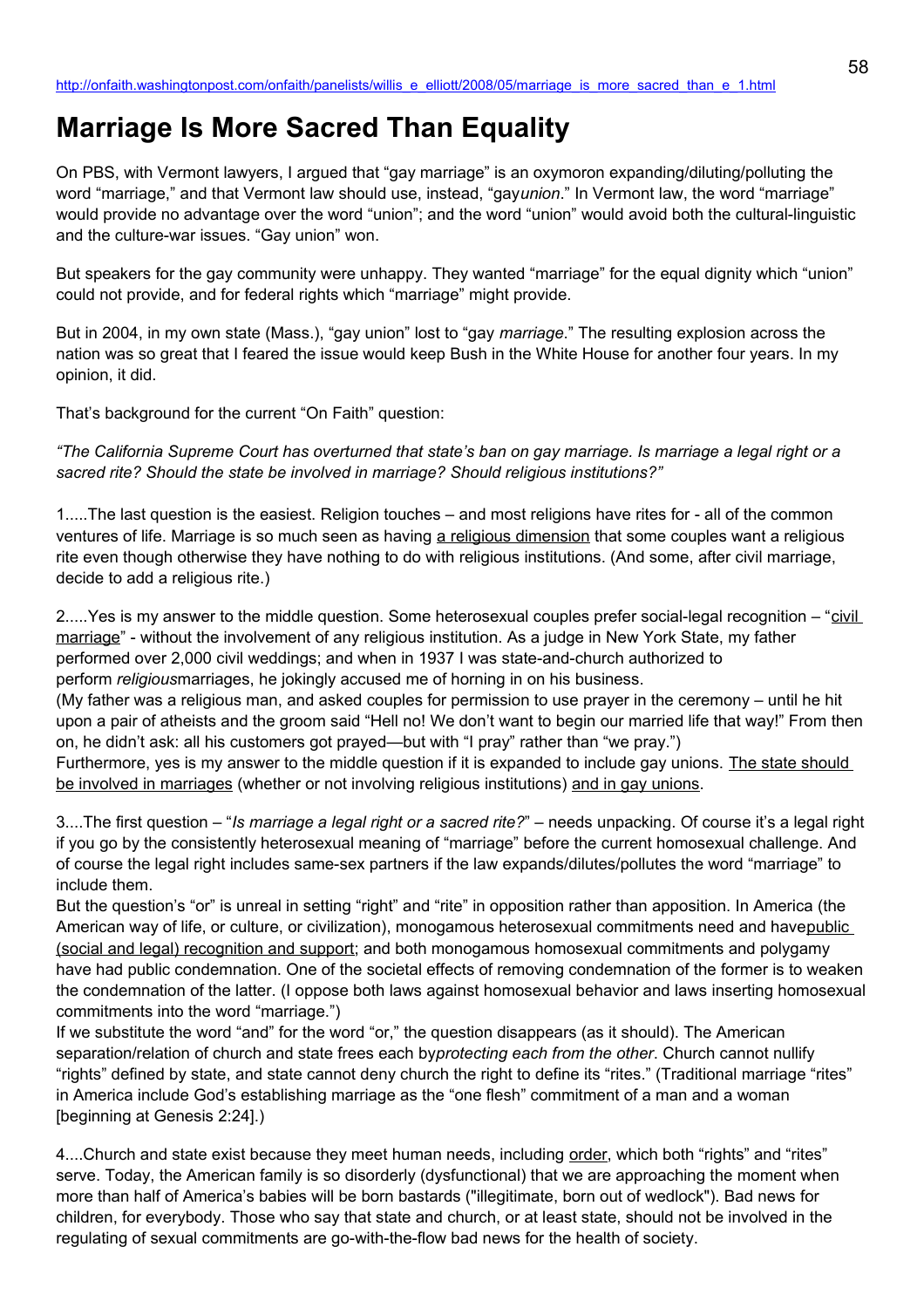5.....The gay argument is that "marriage" should include same-sex couples for equality's sake. But in privileging heterosexual commitments (the biological "family"), laws both state and federal look to the stability and health of society and its citizens. Some, however, consider equality more sacred than the traditional stabilizing structures of society.

6.....In overturning California's ban on gay marriage, that state's Supreme Court's "sacred" was equality, not stability. We need freedom, but also order. Courts would do better if they were to define the civic-sacred as freedom-within-order. With that orientation, they would be more careful participants in the word-wars (logomachies); they would let "marriage" continue to serve its freedom-within-order function.

**BY WILLIS E. ELLIOTT | MAY 22, 2008; 9:28 AM ET** 

## **Comments**

**Please report offensive comments below.**

The title of this columnist's post just bothers me.

You cannot make anything sacred through injustice. No good ends come of impure means.

Especially not in America.

**POSTED BY: PAGANPLACE | MAY 26, 2008 3:52 PM [REPORT OFFENSIVE COMMENT](mailto:blogs@washingtonpost.com?subject=On%20Faith%20Panelists%20Blog%20%20%7C%20%20Paganplace%20%20%7C%20%20Marriage%20Is%20More%20Sacred%20Than%20Equality%20%20%7C%20%203608299&body=%0D%0D%0D%0D%0D================%0D?__mode=view%26_type=comment%26id=3608299%26blog_id=618)**

"Render unto Caesar the things which are Caesar's, and unto God the things that are God's"

**POSTED BY: AQUARIUS | MAY 24, 2008 8:22 AM [REPORT OFFENSIVE COMMENT](mailto:blogs@washingtonpost.com?subject=On%20Faith%20Panelists%20Blog%20%20%7C%20%20Aquarius%20%20%7C%20%20Marriage%20Is%20More%20Sacred%20Than%20Equality%20%20%7C%20%203585211&body=%0D%0D%0D%0D%0D================%0D?__mode=view%26_type=comment%26id=3585211%26blog_id=618)**

Willis, here is a multiple choice test. Let's see if your religious myopia allows you to see the answer that you seem to argue is correct:

Q: Which of the following types of structures would help to stabilize a society?

a) structures that promote committed, long-term relationships, supported by special rights and responsibilities that tend to strengthen the stature of those relationships in society

b) structures that promote uncommitted, short-term relationships, by denying them any special rights or responsibilities that would have tended to strengthen the stature of the relationship in society

**POSTED BY: RAFAEL | MAY 23, 2008 3:11 PM [REPORT OFFENSIVE COMMENT](mailto:blogs@washingtonpost.com?subject=On%20Faith%20Panelists%20Blog%20%20%7C%20%20rafael%20%20%7C%20%20Marriage%20Is%20More%20Sacred%20Than%20Equality%20%20%7C%20%203578185&body=%0D%0D%0D%0D%0D================%0D?__mode=view%26_type=comment%26id=3578185%26blog_id=618)**

5.....The gay argument is that "marriage" should include same-sex couples for equality's sake. But in privileging heterosexual commitments (the biological "family"), laws both state and federal look to the stability and health of society and its citizens. Some, however, consider equality more sacred than the traditional stabilizing structures of society.

--------------------------------

Elliot, all family structures (straight, gay, and yes, even good single parents) stabilize society by providing safe, loving, secure havens for children to thrive in.

You are stepping outside your sphere of knowledge on this subject.

**POSTED BY: BRIAN | MAY 23, 2008 12:56 PM [REPORT OFFENSIVE COMMENT](mailto:blogs@washingtonpost.com?subject=On%20Faith%20Panelists%20Blog%20%20%7C%20%20Brian%20%20%7C%20%20Marriage%20Is%20More%20Sacred%20Than%20Equality%20%20%7C%20%203577152&body=%0D%0D%0D%0D%0D================%0D?__mode=view%26_type=comment%26id=3577152%26blog_id=618)**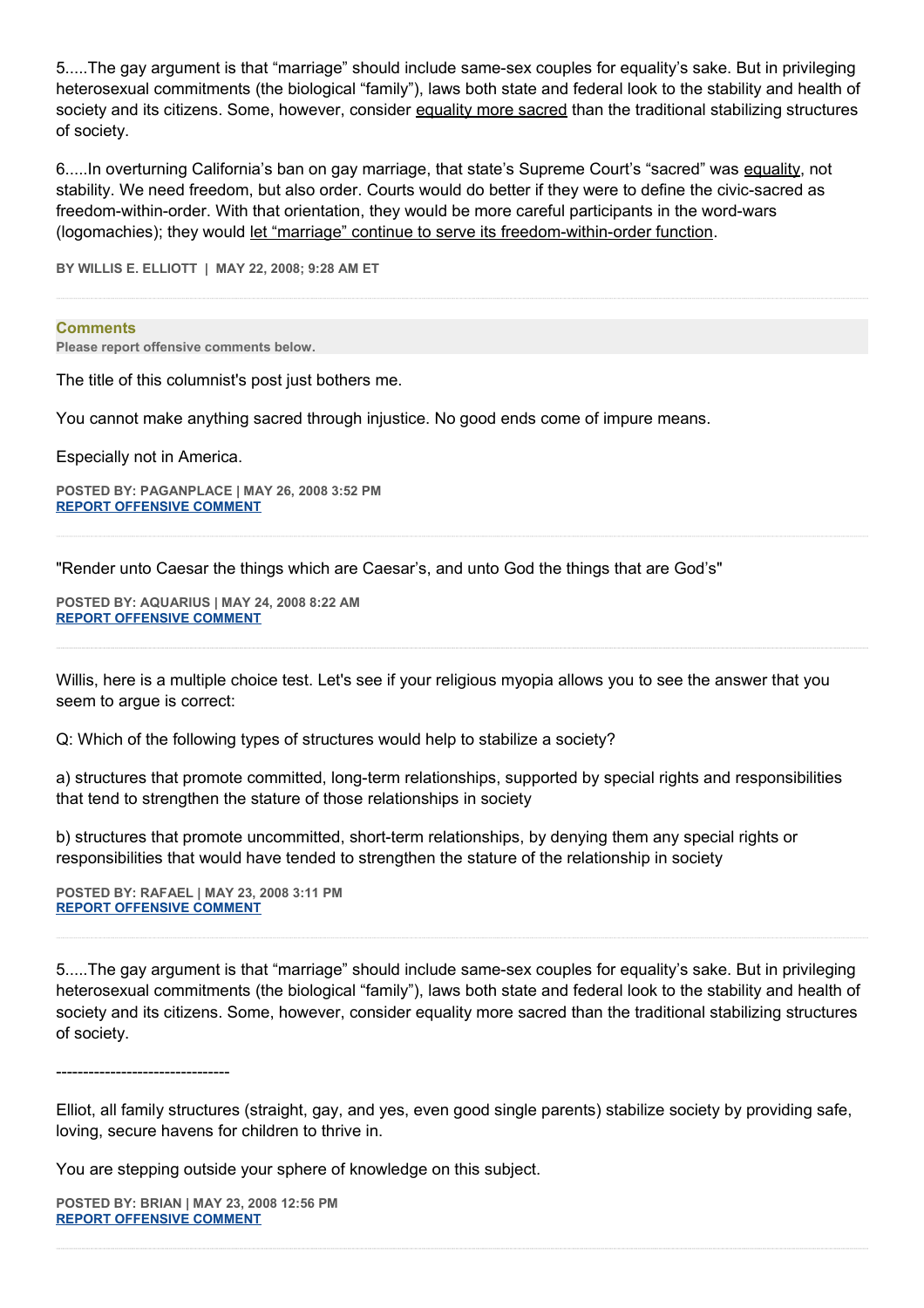Patrick,

That is a poor legal argument, but my guess is that American law is secondary to other issues of your concern. Just please understand that the American law is what is at issue here. No one is asking for gays to be married in religious ceremonies or have those marriages be recognized by your God or other Gods. And understand that American law is based on the Constitution, not the bible or other religious scripture.

**POSTED BY: FATE | MAY 23, 2008 10:10 AM [REPORT OFFENSIVE COMMENT](mailto:blogs@washingtonpost.com?subject=On%20Faith%20Panelists%20Blog%20%20%7C%20%20Fate%20%20%7C%20%20Marriage%20Is%20More%20Sacred%20Than%20Equality%20%20%7C%20%203575929&body=%0D%0D%0D%0D%0D================%0D?__mode=view%26_type=comment%26id=3575929%26blog_id=618)**

No deviance should be legitimized by any law. To do so is tantamount to the establishment of another Sodom and Gomorrah society. The last time those communities existed they were wiped off the face of the map by Yahweh Himself for legalizing deviance. It has not been, since then, until now.

ANOTHER sign of the times and the nearness of the End.

"Unless you repent you will likewise perish." Y'Shua the Messiah.

**POSTED BY: PATRICK@ONLYJESUSSAVES.COM | MAY 23, 2008 9:53 AM [REPORT OFFENSIVE COMMENT](mailto:blogs@washingtonpost.com?subject=On%20Faith%20Panelists%20Blog%20%20%7C%20%20patrick@onlyjesussaves.com%20%20%7C%20%20Marriage%20Is%20More%20Sacred%20Than%20Equality%20%20%7C%20%203575802&body=%0D%0D%0D%0D%0D================%0D?__mode=view%26_type=comment%26id=3575802%26blog_id=618)**

Elliott wrote:

"5.....The gay argument is that "marriage" should include same-sex couples for equality's sake. But in privileging heterosexual commitments (the biological "family"), laws both state and federal look to the stability and health of society and its citizens. Some, however, consider equality more sacred than the traditional stabilizing structures of society."

Marriage did not begin with the state and the state licensing of marriage ONLY provides the legal structure for child parentship, divorce, inheritance, medical decisions, and other legal provisions delt with by the state. That is why the state must recognize marriages through licensing, for future family legal matters brought before the state.

And what I find missing in your arguments is that if state licensing of marriage offers stability, wouldn't the state licensing of gay marriage bring stability in that community as well? I have seen gay couples come together only to see it fall apart in a few years. By not licensing gay marriage, is the state allowing chaos in the gay community, increasing primiscuity and thus the risk of disease?

You cannot argue that state licensing of heterosexual marriage brings stability to society yet in the same breath argue that licensing of gay marriage breaks down social stability. You are trying to have it both ways. And gay marriage is not being argued for "equalities sake", it is being argued for the Constitutional equal protection clause's sake. Its merit is not based on a notion of fairness, it is based on the Consitution, which the CA courts found CA to be violating. This is not a trivial thing.

**POSTED BY: FATE | MAY 23, 2008 9:05 AM [REPORT OFFENSIVE COMMENT](mailto:blogs@washingtonpost.com?subject=On%20Faith%20Panelists%20Blog%20%20%7C%20%20Fate%20%20%7C%20%20Marriage%20Is%20More%20Sacred%20Than%20Equality%20%20%7C%20%203575413&body=%0D%0D%0D%0D%0D================%0D?__mode=view%26_type=comment%26id=3575413%26blog_id=618)**

I think a gay man and a gay woman have the unalienable right to get married. And civil unions for everyone, regardless of gender.

This week's question is so prosaic and pointless and who cares...

**POSTED BY: AQUARIUS | MAY 23, 2008 7:07 AM [REPORT OFFENSIVE COMMENT](mailto:blogs@washingtonpost.com?subject=On%20Faith%20Panelists%20Blog%20%20%7C%20%20Aquarius%20%20%7C%20%20Marriage%20Is%20More%20Sacred%20Than%20Equality%20%20%7C%20%203574488&body=%0D%0D%0D%0D%0D================%0D?__mode=view%26_type=comment%26id=3574488%26blog_id=618)**

Must.. resist.. temptation.. to quote.. the... monty python.. Aw, whatever. youtube.com/watch?v=sFBOQzSk14c&feature=related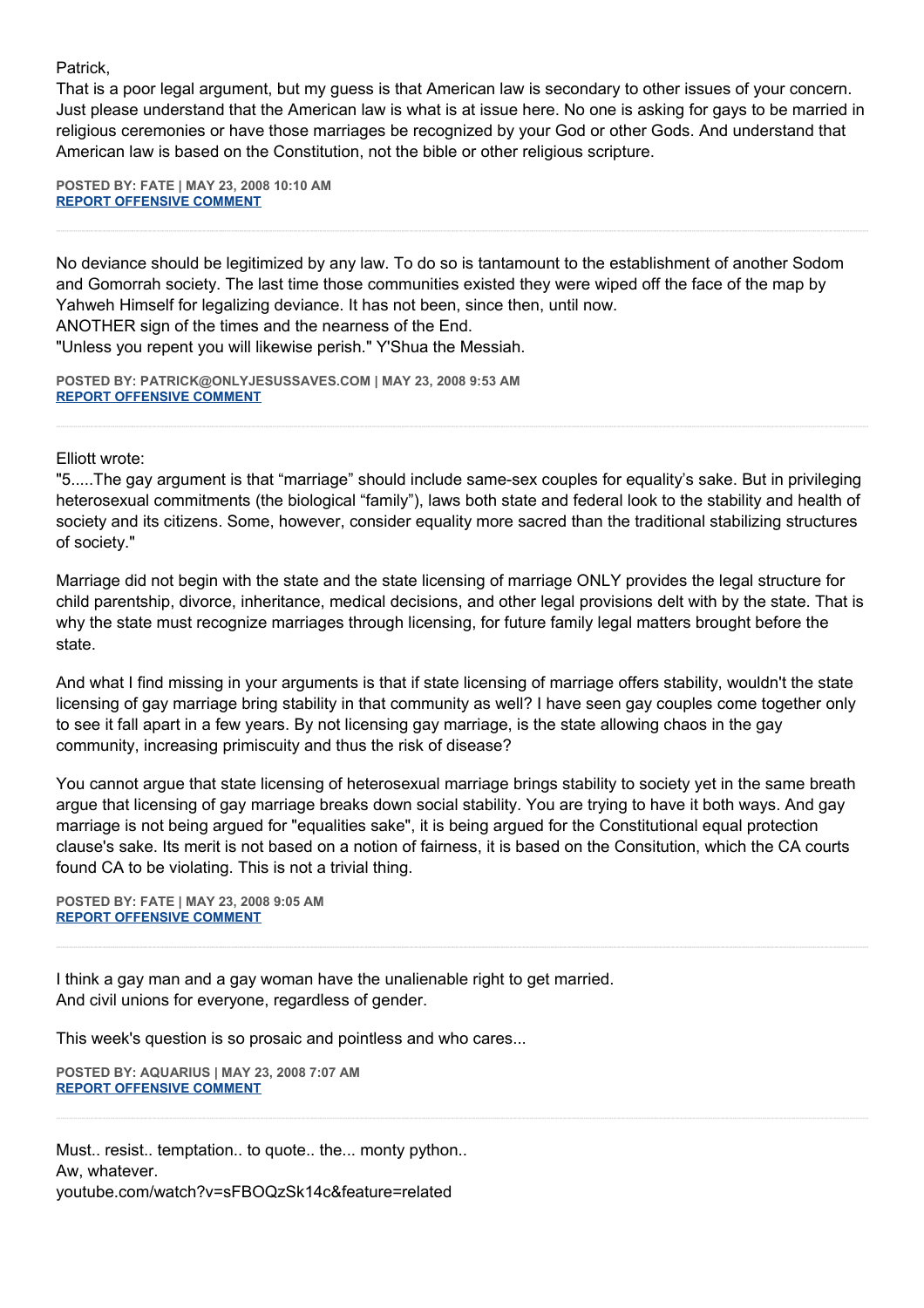god allmighty is more sacred than marriage and equality.

in judochristianity ,people are schismed between god and man ,between the teaching of the church and the teaching of man ,between god and caesr,between god who distinguish right from wrong and democracey who promote equality even if its contradictory to god.(the 2 minds that the above writer always talk and brag about -christianity promoted democracey and secularism).???

in christianity even though they belive in the existance of god but in actual life they rely entierly on secular laws for applied life ,life is not based on pure love ,in life you need to distinguish wright from wrong in life you need governement and you need enforcement.

in christianity wrong is forbiden by god, but in the same time, wrong is also contained ,tolerated and loved ,since god is pure love and since the lord died on the cross for the love and the sin of mankind????????? that promote 2 kinds of heart diseas:

1-disease of the creed . 2-disease of lustation.

separation between god and the state is the other face of liberalism and secularism,this is exactly what judochristianity promotes.

**POSTED BY: MO | MAY 23, 2008 5:40 AM [REPORT OFFENSIVE COMMENT](mailto:blogs@washingtonpost.com?subject=On%20Faith%20Panelists%20Blog%20%20%7C%20%20mo%20%20%7C%20%20Marriage%20Is%20More%20Sacred%20Than%20Equality%20%20%7C%20%203573813&body=%0D%0D%0D%0D%0D================%0D?__mode=view%26_type=comment%26id=3573813%26blog_id=618)**

Why would anyone care what gays do in private, unless they are gay themselves. I'm more concerned with the growing numbers of perverted child molesters in the weird churches all over the South and rural America.

**POSTED BY: HAMMERDOWN | MAY 23, 2008 2:19 AM [REPORT OFFENSIVE COMMENT](mailto:blogs@washingtonpost.com?subject=On%20Faith%20Panelists%20Blog%20%20%7C%20%20hammerdown%20%20%7C%20%20Marriage%20Is%20More%20Sacred%20Than%20Equality%20%20%7C%20%203572303&body=%0D%0D%0D%0D%0D================%0D?__mode=view%26_type=comment%26id=3572303%26blog_id=618)**

Yaknow, it's funny, but it seems I'm in a position to notice little details like that.

**POSTED BY: PAGANPLACE | MAY 23, 2008 1:42 AM [REPORT OFFENSIVE COMMENT](mailto:blogs@washingtonpost.com?subject=On%20Faith%20Panelists%20Blog%20%20%7C%20%20Paganplace%20%20%7C%20%20Marriage%20Is%20More%20Sacred%20Than%20Equality%20%20%7C%20%203572061&body=%0D%0D%0D%0D%0D================%0D?__mode=view%26_type=comment%26id=3572061%26blog_id=618)**

Anyway, if straight folks want same sex couples to 'settle' for civil unions.

Pony up with the federally-recognized civil unions and absolutely-guaranteed equal rights before blaming queers for 'messing with your definition of marriage.'

Kind of disingenous to claim we got 'separate but equal and that should be good enough' ...when we \*don't even.\*

**POSTED BY: PAGANPLACE | MAY 23, 2008 1:41 AM [REPORT OFFENSIVE COMMENT](mailto:blogs@washingtonpost.com?subject=On%20Faith%20Panelists%20Blog%20%20%7C%20%20Paganplace%20%20%7C%20%20Marriage%20Is%20More%20Sacred%20Than%20Equality%20%20%7C%20%203572051&body=%0D%0D%0D%0D%0D================%0D?__mode=view%26_type=comment%26id=3572051%26blog_id=618)**

Hey, with 'logic' like that, who needs Constitutionally-guaranteed equal protetion under the law, right?

**POSTED BY: PAGANPLACE | MAY 23, 2008 1:25 AM [REPORT OFFENSIVE COMMENT](mailto:blogs@washingtonpost.com?subject=On%20Faith%20Panelists%20Blog%20%20%7C%20%20Paganplace%20%20%7C%20%20Marriage%20Is%20More%20Sacred%20Than%20Equality%20%20%7C%20%203571927&body=%0D%0D%0D%0D%0D================%0D?__mode=view%26_type=comment%26id=3571927%26blog_id=618)**

Posted on May 21, 2008 16:05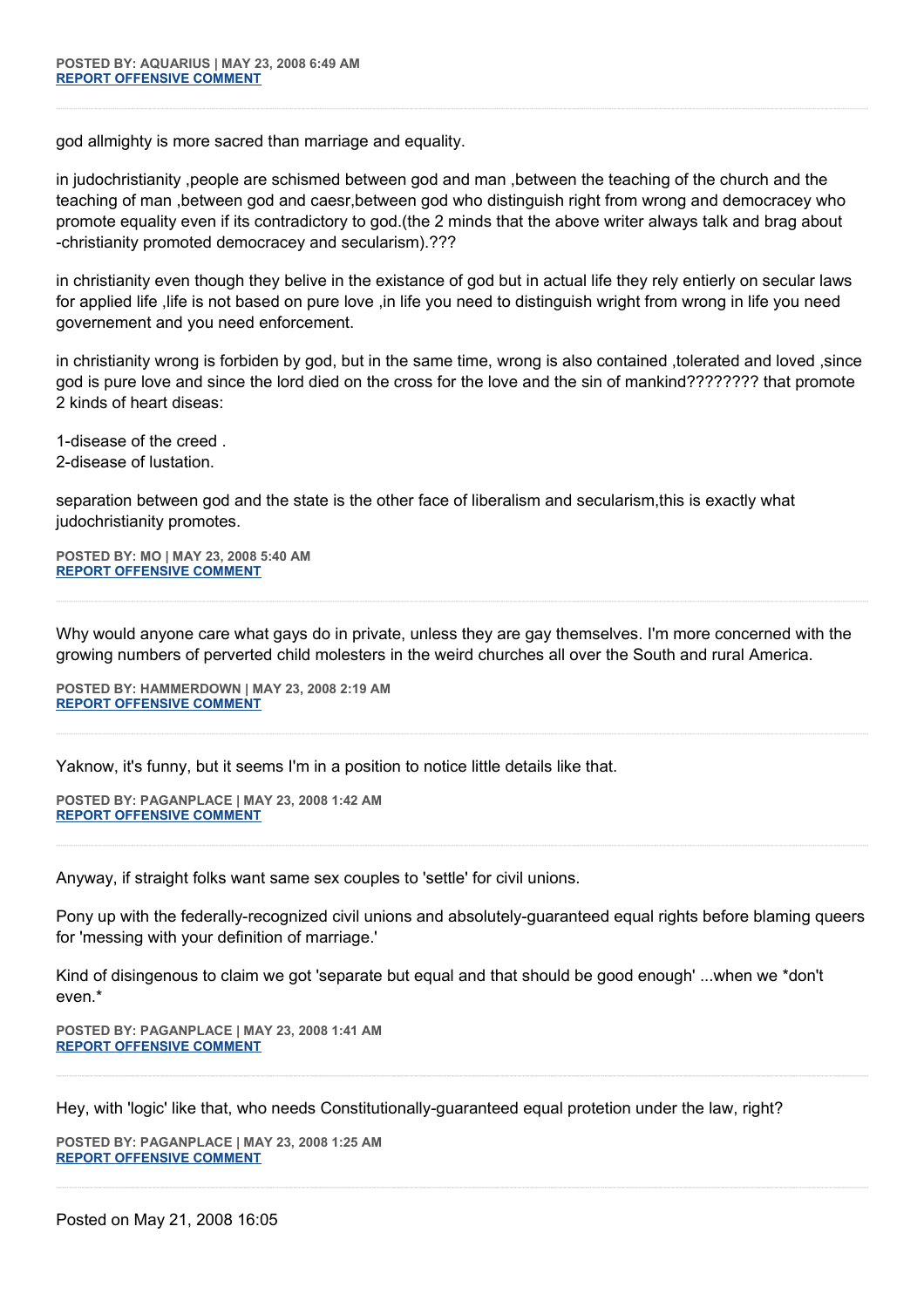Ash: "God told me that he thinks the term "gay union" is silly, but not to worry because all the controversy over this will fade soon as most of the anti-gay types in our society are really old and are about to kick anyway."

The thing wrong with your theory is that even though "all the controversy over this will fade soon as most of the anti-gay types in our society are really old and are about to kick anyway," God will not "kick anyway." Also, God will continue to "reproduce" his kind, my friend so the fight will carry on........

The girl/guy with the horse story about celebrating same sex marriages that are in another county and out of the barn......is a "horse's ass! Tell "all" your friends and community associations about your "closet" ordeal and see how fast you get a "horse's kick" out of your status........yep, you are a horse's ass!!

**POSTED BY: ANONYMOUS | MAY 23, 2008 12:18 AM [REPORT OFFENSIVE COMMENT](mailto:blogs@washingtonpost.com?subject=On%20Faith%20Panelists%20Blog%20%20%7C%20%20Anonymous%20%20%7C%20%20Marriage%20Is%20More%20Sacred%20Than%20Equality%20%20%7C%20%203571495&body=%0D%0D%0D%0D%0D================%0D?__mode=view%26_type=comment%26id=3571495%26blog_id=618)**

Erk. Wrong thread, beg pardon. :)

**POSTED BY: PAGANPLACE | MAY 22, 2008 10:56 PM [REPORT OFFENSIVE COMMENT](mailto:blogs@washingtonpost.com?subject=On%20Faith%20Panelists%20Blog%20%20%7C%20%20Paganplace%20%20%7C%20%20Marriage%20Is%20More%20Sacred%20Than%20Equality%20%20%7C%20%203570948&body=%0D%0D%0D%0D%0D================%0D?__mode=view%26_type=comment%26id=3570948%26blog_id=618)**

And that's just my way of lightening up after Tday's little pronouncement of some 'good old days' when queer folks in America were 'kept in our place.'

Took the methods a while to fade out, yaknow.

But, hey, next life, I'll forget if I don't need to remember, know what I'm saying?

**POSTED BY: PAGANPLACE | MAY 22, 2008 10:54 PM [REPORT OFFENSIVE COMMENT](mailto:blogs@washingtonpost.com?subject=On%20Faith%20Panelists%20Blog%20%20%7C%20%20Paganplace%20%20%7C%20%20Marriage%20Is%20More%20Sacred%20Than%20Equality%20%20%7C%20%203570924&body=%0D%0D%0D%0D%0D================%0D?__mode=view%26_type=comment%26id=3570924%26blog_id=618)**

I want to commend Chuck on his clear, informed, and dispassionate writing. The following is one of the best statements of the situation I've read. I'd like to see someone argue against it.

"If the government still considers "marriage" to be a religious designation rather than a legal one, it has no business making any laws concerning that institution. If, as confirmed by its actions, the government believes "marriage" to be a legal contract, it has no business denying that contract to any two people, no matter what their gender might be."

**POSTED BY: RAFAEL | MAY 22, 2008 10:47 PM [REPORT OFFENSIVE COMMENT](mailto:blogs@washingtonpost.com?subject=On%20Faith%20Panelists%20Blog%20%20%7C%20%20rafael%20%20%7C%20%20Marriage%20Is%20More%20Sacred%20Than%20Equality%20%20%7C%20%203570866&body=%0D%0D%0D%0D%0D================%0D?__mode=view%26_type=comment%26id=3570866%26blog_id=618)**

But, hey, if someone wants to argue 'Civil unions are just as good,' ...well, pony up with the federally-recognized and legally-enforced civil unions.

The rest can be sorted out later.

But the courts rightly keep ruling that it's unfair to extend even the \*word\* 'marriage' to people of certain sexes while denying them to others.

That's their \*job.\* That's \*justice.\* That's \*the right of it.\*

Even if you try to force through amendments specifically denying that equal protection to a minority you don't happen to like. To 'make it legal.'

Don't come crying to me about your bad press, though, which we spent the past two weeks talking about, despite the 'Manifesto.'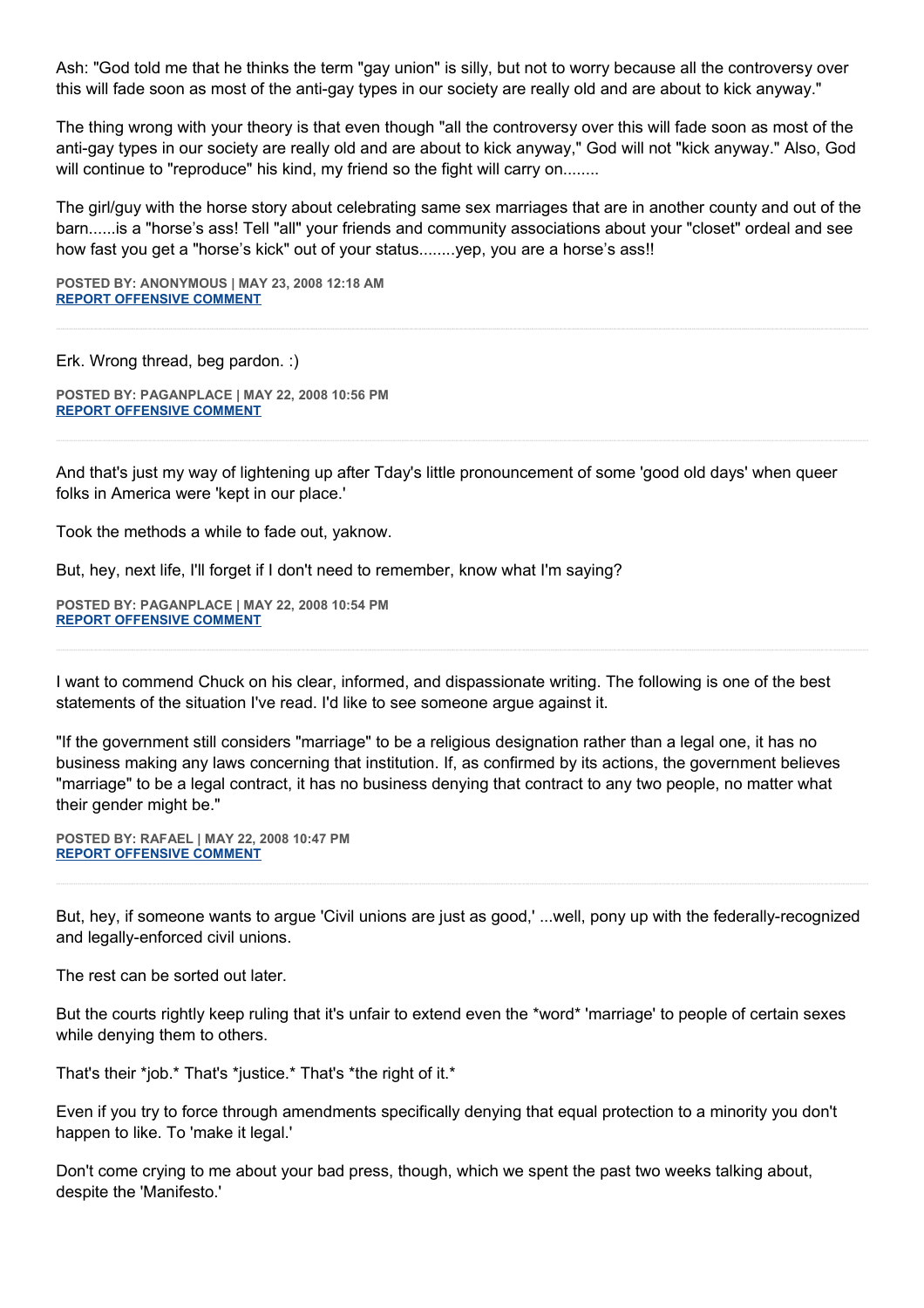"Vermont law, the word "marriage" would provide no advantage over the word "union";"

Except the full faith and credit clause of the Constitution, which when the word 'Marriage' is involved provides civil rights when one leaves the state of Vermont or is dealing with a corporation that doesn't happen to be headquartered in Bennington.

**POSTED BY: PAGANPLACE | MAY 22, 2008 8:50 PM [REPORT OFFENSIVE COMMENT](mailto:blogs@washingtonpost.com?subject=On%20Faith%20Panelists%20Blog%20%20%7C%20%20Paganplace%20%20%7C%20%20Marriage%20Is%20More%20Sacred%20Than%20Equality%20%20%7C%20%203570097&body=%0D%0D%0D%0D%0D================%0D?__mode=view%26_type=comment%26id=3570097%26blog_id=618)**

This sort of argument is extremel-stupid, particularly as if trying to block equal protection under the law somehow controls linguistics.

Sorry, same sex couples have been getting 'married' a \*long\* time, Reverend, some people just don't treat us fairly about it.

Helped celebrate a few ceremonies, myself.

That horse is in the next county by now. And glad to be out of said metaphorical barn, if I do say.

**POSTED BY: PAGANPLACE | MAY 22, 2008 8:47 PM [REPORT OFFENSIVE COMMENT](mailto:blogs@washingtonpost.com?subject=On%20Faith%20Panelists%20Blog%20%20%7C%20%20Paganplace%20%20%7C%20%20Marriage%20Is%20More%20Sacred%20Than%20Equality%20%20%7C%20%203570072&body=%0D%0D%0D%0D%0D================%0D?__mode=view%26_type=comment%26id=3570072%26blog_id=618)**

"What's laughable about this whole issue is that the citizens of this country have overwhelmingly stated their opposition to same-sex marriage. In one state after another, voters soundly embraced amendments restricting same-sex marriage or ratified existing amendments (that is, renewing similar voices of the past)."

This is citizens depriving other citizens of the right to receive social and governmental benefits for their choice of significant other. As another commentator rightly pointed out, Courts and constitutions protect minorities from the tyranny of the majority - majorities have enslaved others, have committed genocide against others. California's constitution protects individuals' rights against the tyranny of legislation, and that's what the Republican court did. If you don't like it here, maybe some other country with a theocratic government would be more to your liking: how about Iran or Saudi Arabia?

**POSTED BY: MARK IN IRVINE | MAY 22, 2008 8:09 PM [REPORT OFFENSIVE COMMENT](mailto:blogs@washingtonpost.com?subject=On%20Faith%20Panelists%20Blog%20%20%7C%20%20Mark%20In%20Irvine%20%20%7C%20%20Marriage%20Is%20More%20Sacred%20Than%20Equality%20%20%7C%20%203569794&body=%0D%0D%0D%0D%0D================%0D?__mode=view%26_type=comment%26id=3569794%26blog_id=618)**

\*\*

In Vermont law, the word "marriage" would provide no advantage over the word "union"; and the word "union" would avoid both the cultural-linguistic and the culture-war issues. "Gay union" won. But speakers for the gay community were unhappy. They wanted "marriage" for the equal dignity which "union" could not provide, and for federal rights which "marriage" might provide.\*\*

Legally speaking, giving an entity a different name makes it a different legal entity. Equal rights require equal nomenclature. As long as the word "marriage" has a legal definition, it cannot be reserved only for unions that contain specific gonadal attributes.

**POSTED BY: LEPIDOPTERYX | MAY 22, 2008 3:53 PM [REPORT OFFENSIVE COMMENT](mailto:blogs@washingtonpost.com?subject=On%20Faith%20Panelists%20Blog%20%20%7C%20%20Lepidopteryx%20%20%7C%20%20Marriage%20Is%20More%20Sacred%20Than%20Equality%20%20%7C%20%203567693&body=%0D%0D%0D%0D%0D================%0D?__mode=view%26_type=comment%26id=3567693%26blog_id=618)**

## DEAR FH:

Exactly how is allowing Gay couples to marry "diluting" marriage? That Gay couples seek to marry is not an attack on or a "dilution" of marriage. If anything it is an ENDORSEMENT of marriage, an acknowledgment that it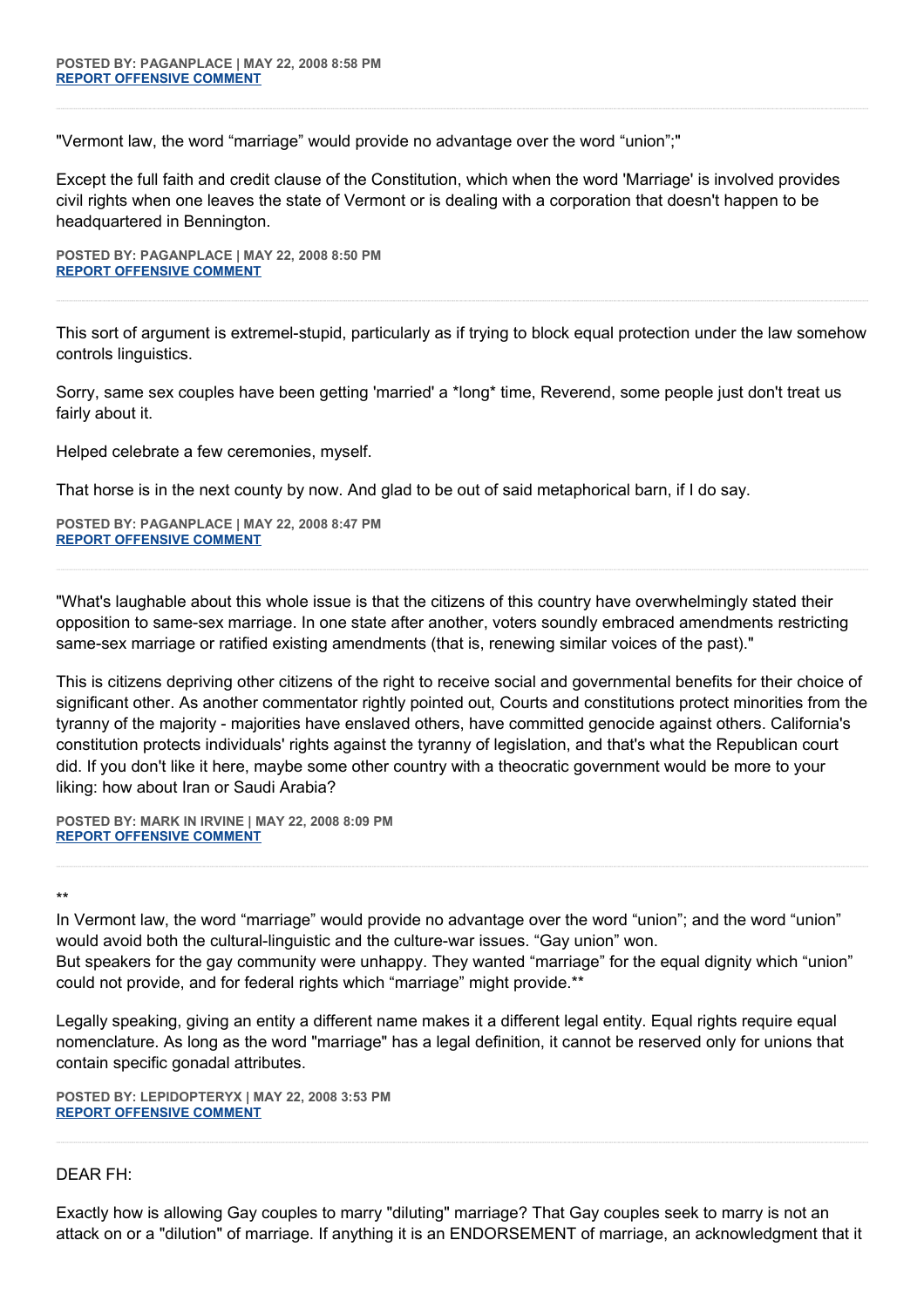far better to encourage couples toward monogamy and commitment, rather than relegating them to lives of loneliness and promiscuity.

Ask any Straight couple why they choose to marry. Their answer will not be, "We want to get married so that we can have sex and make babies!" That would be absurd, since couples do not need to marry to make babies, nor is the desire to make babies a prerequisite for obtaining a marriage license.

No, the reason couples choose to marry is to make a solemn declaration, before friends and family members, that they wish to make a commitment to one another's happiness, health, and well-being, to the exclusion of all others. Those friends and family members will subsequently act as a force of encouragement for that couple to hold fast to their vows.

THAT'S what makes marriage a good thing. Gay couples recognize that and support that. And those that want to prohibit Gay couples from marrying do so only because they don't want to allow Gay couples the opportunity to PROVE that they are up to the task. Where is the logic in saying that Straight couples get to marry and building lives together in the context of monogamy and commitment, and this this is a GOOD thing ... yet for Gay couples to do exactly the same is somehow a BAD thing?

For those who suggest that the issue of marriage is best left up to the states, it's important to remember that the federal government has a vested interest in married couples for the purposes of income taxes and Social Security benefits. From the fed's point of view, it wouldn't do for a couple to be considered married in one state, then magically "UN-married" once they decide to move somewhere else.

The fact remains that the term "marriage" does not occur in the Constitution of the United States. There is technically no "right" for any couple, Gay or Straight, to get married, at least from the federal government's standpoint. And that is why, ultimately, the Supreme Court will have to address the issue of what constitutes a marriage, much as I'm sure they would prefer NOT to.

**POSTED BY: [CHUCK ANZIULEWICZ](http://anziulewicz.livejournal.com/) | MAY 22, 2008 3:49 PM [REPORT OFFENSIVE COMMENT](mailto:blogs@washingtonpost.com?subject=On%20Faith%20Panelists%20Blog%20%20%7C%20%20Chuck%20Anziulewicz%20%20%7C%20%20Marriage%20Is%20More%20Sacred%20Than%20Equality%20%20%7C%20%203567669&body=%0D%0D%0D%0D%0D================%0D?__mode=view%26_type=comment%26id=3567669%26blog_id=618)**

"Mr Mark: Utter rubbish.

At one point in our country's history, slavery provide more "stability" than did emancipation.

At one point in our history, denying women the right to vote provided more "stability" than did giving them the right."

So let me get this straight...not giving same-sex couples tax breaks is the same as forced labor and disenfranchisement...yea, right.

The real question is: Do we as a society benefit from diluting marriage to include same-sex couples? Um...NO.

**POSTED BY: FH | MAY 22, 2008 3:29 PM [REPORT OFFENSIVE COMMENT](mailto:blogs@washingtonpost.com?subject=On%20Faith%20Panelists%20Blog%20%20%7C%20%20FH%20%20%7C%20%20Marriage%20Is%20More%20Sacred%20Than%20Equality%20%20%7C%20%203567464&body=%0D%0D%0D%0D%0D================%0D?__mode=view%26_type=comment%26id=3567464%26blog_id=618)**

## DEAR BRAMBLETON:

It is not the courts' job to uphold the precise will of the majority of the people. That's what elections are for. The job of the courts is to uphold the Constitution, regardless of whether the necessary decisions fall in line with the will of the majority. It is up to the judges to determine, without bias from the rest of the population, what constitutes equality under the law, or equal protection. It seems more than obvious to me that to exclude Gays from the institution of marriage is a clear violation of any notion of "equality," and I have yet to see anyone dispute that on a rational level. Therefore, it is not "activism" on the part of judges to declare that Gay and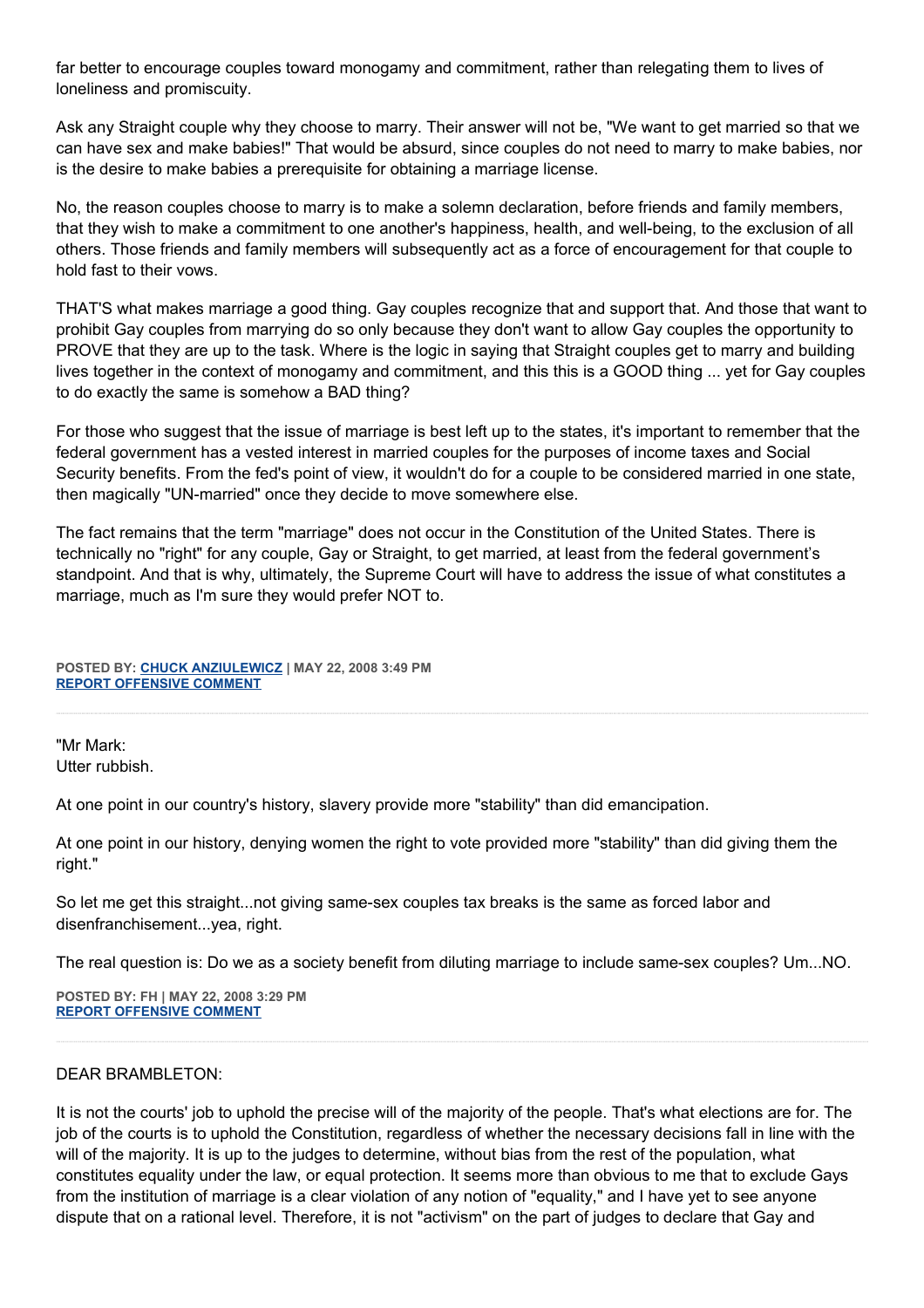Straight couples should be treated equally under the law, rather it is an example of judges performing their rightful duty.

To those people out there who still suggest that social justice must be reached through the legislative process, rather than through the courts, I would point to the history of racial injustice in this country. While I could choose any number of cases to make my point, I'll start with the most obvious - Brown v Board of Education of Topeka, Kansas. As everyone knows, this is the ruling that essentially reversed the Plessy v Ferguson "separate but equal" doctrine. Without the decision of the court in Brown v Board, it is impossible to say when the schools of America would have begun to integrate, but I believe it is safe to say it would have been much later. At the time, the Brown v Board decision was just as unpopular with certain segments of the population as a decision today would be that grants Gay couples equal marriage rights. Looking back, I think we can all agree that the unpopularity of the decision did not make it wrong.

When you're dealing with bigotry, a force which runs deeper than many would like to admit, it is often impossible to wait for the "legislative process" to do its work. There is no telling how long it will take a majority of the population to decide, on its own, that it is time to stop discriminating based on sexual orientation. I therefore believe that it is not only the right, but the obligation of the courts to step in and ensure that all citizens are able to enjoy the same rights under the law, as the spirit of the Constitution provides.

**POSTED BY: CHUCK ANZIULEWICZ | MAY 22, 2008 3:11 PM [REPORT OFFENSIVE COMMENT](mailto:blogs@washingtonpost.com?subject=On%20Faith%20Panelists%20Blog%20%20%7C%20%20Chuck%20Anziulewicz%20%20%7C%20%20Marriage%20Is%20More%20Sacred%20Than%20Equality%20%20%7C%20%203567331&body=%0D%0D%0D%0D%0D================%0D?__mode=view%26_type=comment%26id=3567331%26blog_id=618)**

What's laughable about this whole issue is that the citizens of this country have overwhelmingly stated their opposition to same-sex marriage. In one state after another, voters soundly embraced amendments restricting same-sex marriage or ratified existing amendments (that is, renewing similar voices of the past). The fact that a court of law (shocking that it was California - note excessive sarcasm) discarded the majority of american's thoughts on the subject matter is disgraceful.

Proponents of same-sex marriage are obviously hopeful of what could be in 2008 in regards to a Democratic president. But keep in mind that in the past two years, the Democratic majority currently in Congress, who also ran on the platform of "Change, Change, Change", has changed absolutely nothing and have an immaterial federal minimum wage law to their credit. Yikes.

**POSTED BY: BRAMBLETON | MAY 22, 2008 3:05 PM [REPORT OFFENSIVE COMMENT](mailto:blogs@washingtonpost.com?subject=On%20Faith%20Panelists%20Blog%20%20%7C%20%20Brambleton%20%20%7C%20%20Marriage%20Is%20More%20Sacred%20Than%20Equality%20%20%7C%20%203567298&body=%0D%0D%0D%0D%0D================%0D?__mode=view%26_type=comment%26id=3567298%26blog_id=618)**

It is not the purpose of government, nor of the Constitution, to make things "sacred." Those who believe that marriage is sacred usually choose to be married in a religious ceremony. Gay couples may or may not be making a religious or moral statement; though most Christian denominations do no recognize such commitment, some do. Regardless, Gay couples simply wish to be legally bound to each other by law. We wish to have all the same privileges of any lifelong couple.

If the government still considers "marriage" to be a religious designation rather than a legal one, it has no business making any laws concerning that institution. If, as confirmed by its actions, the government believes "marriage" to be a legal contract, it has no business denying that contract to any two people, no matter what their gender might be.

**POSTED BY: [CHUCK ANZIULEWICZ](http://anziulewicz.livejournal.com/) | MAY 22, 2008 2:50 PM [REPORT OFFENSIVE COMMENT](mailto:blogs@washingtonpost.com?subject=On%20Faith%20Panelists%20Blog%20%20%7C%20%20Chuck%20Anziulewicz%20%20%7C%20%20Marriage%20Is%20More%20Sacred%20Than%20Equality%20%20%7C%20%203567167&body=%0D%0D%0D%0D%0D================%0D?__mode=view%26_type=comment%26id=3567167%26blog_id=618)**

Utter rubbish.

At one point in our country's history, slavery provide more "stability" than did emancipation.

At one point in our history, denying women the right to vote provided more "stability" than did giving them the right.